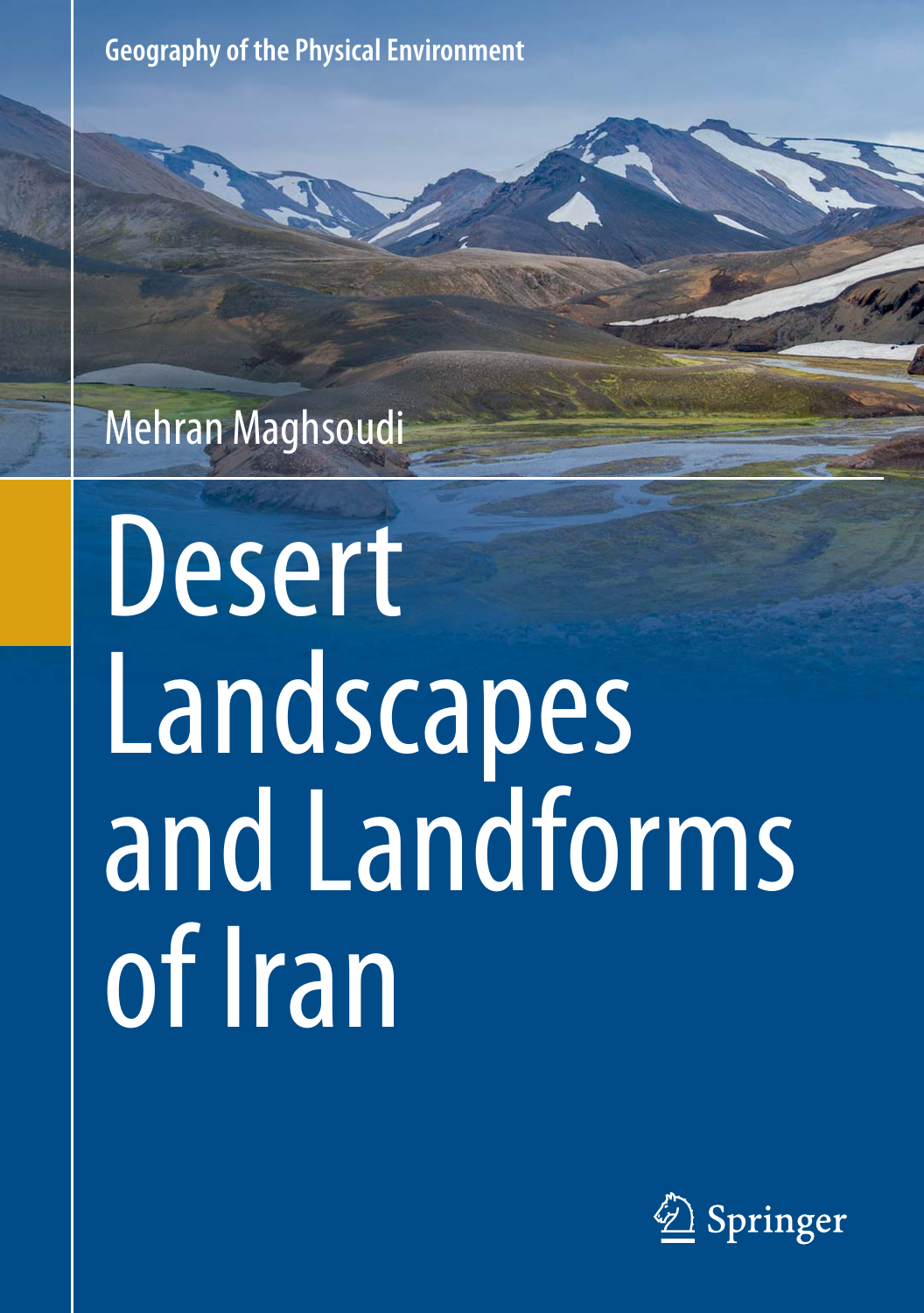# Geography of the Physical Environment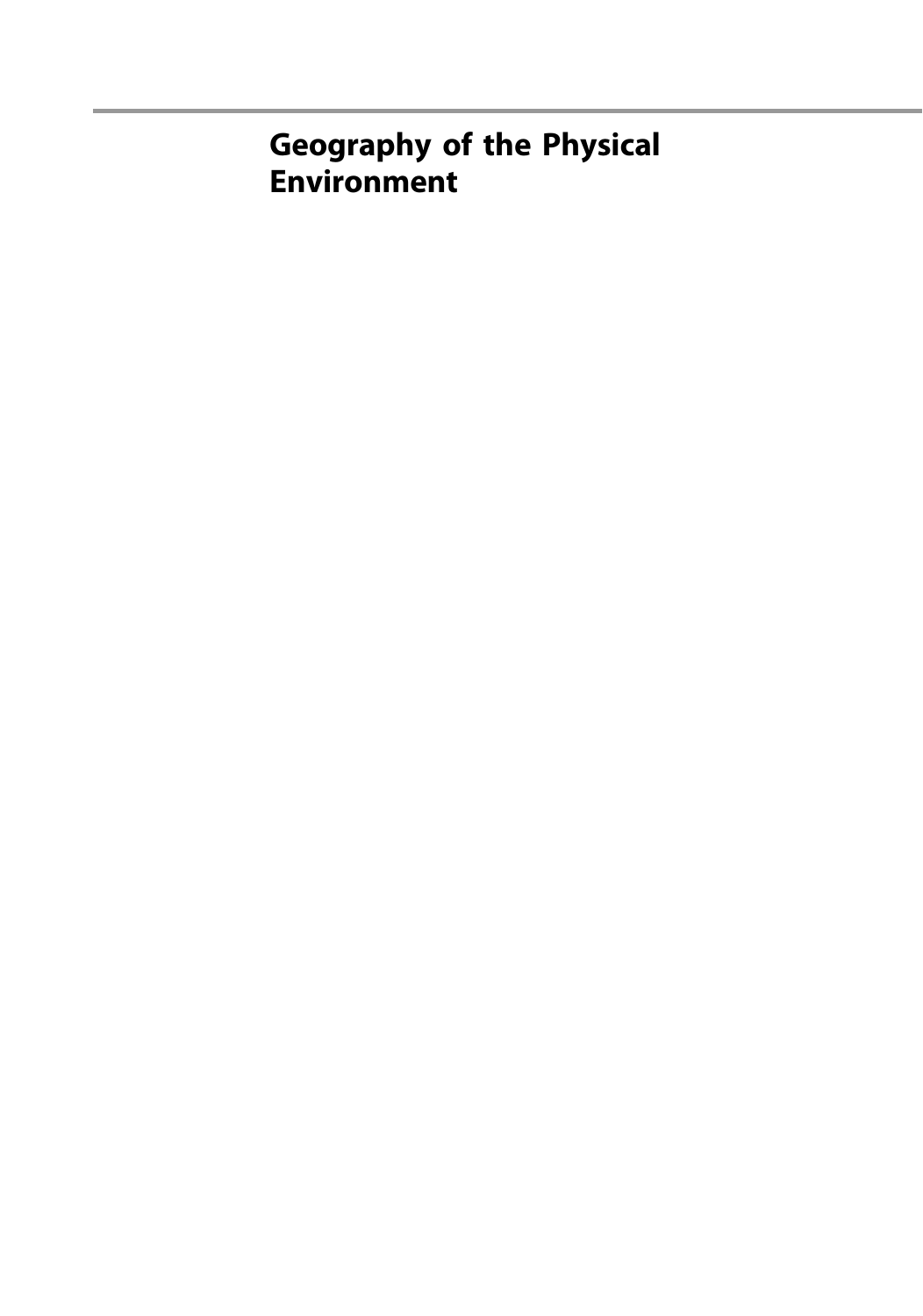The Geography of the Physical Environment book series provides a platform for scientific contributions in the field of Physical Geography and its subdisciplines. It publishes a broad portfolio of scientific books covering case studies, theoretical and applied approaches as well as novel developments and techniques in the field. The scope is not limited to a certain spatial scale and can cover local and regional to continental and global facets. Books with strong regional focus should be well illustrated including significant maps and meaningful figures to be potentially used as field guides and standard references for the respective area.

The series appeals to scientists and students in the field of geography as well as regional scientists, landscape planners, policy makers, and everyone interested in wide-ranging aspects of modern Physical Geography. Peer-reviewed research monographs, edited volumes, advance and undergraduate level textbooks, and conference proceedings covering the major topics in Physical Geography are included in the series. Submissions to the Book Series are also invited on the theme 'The Physical Geography of…', with a relevant subtitle of the author's/editor's choice. Please contact the Publisher for further information and to receive a Book Proposal Form.

More information about this series at <http://www.springer.com/series/15117>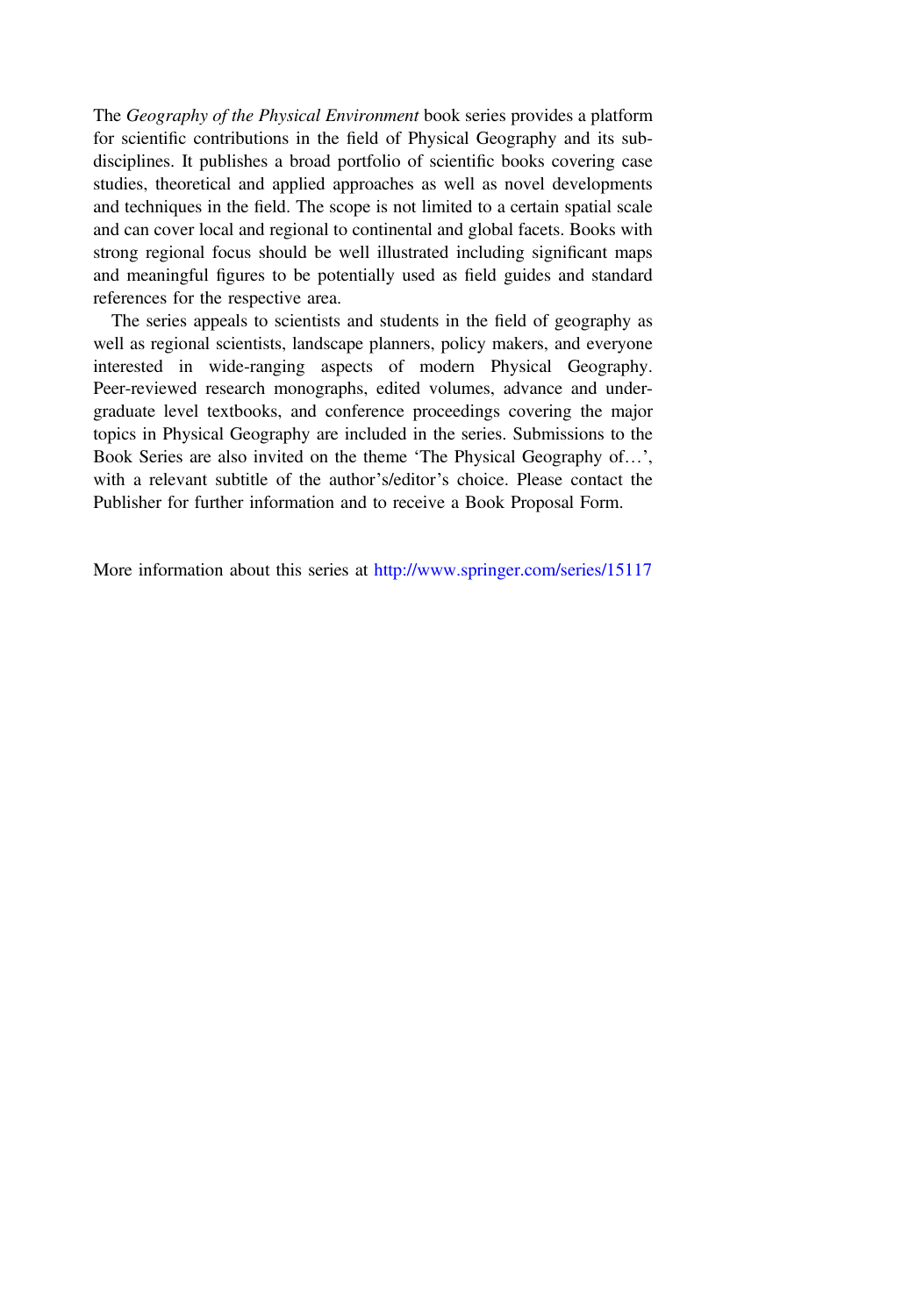Mehran Maghsoudi

# Desert Landscapes and Landforms of Iran

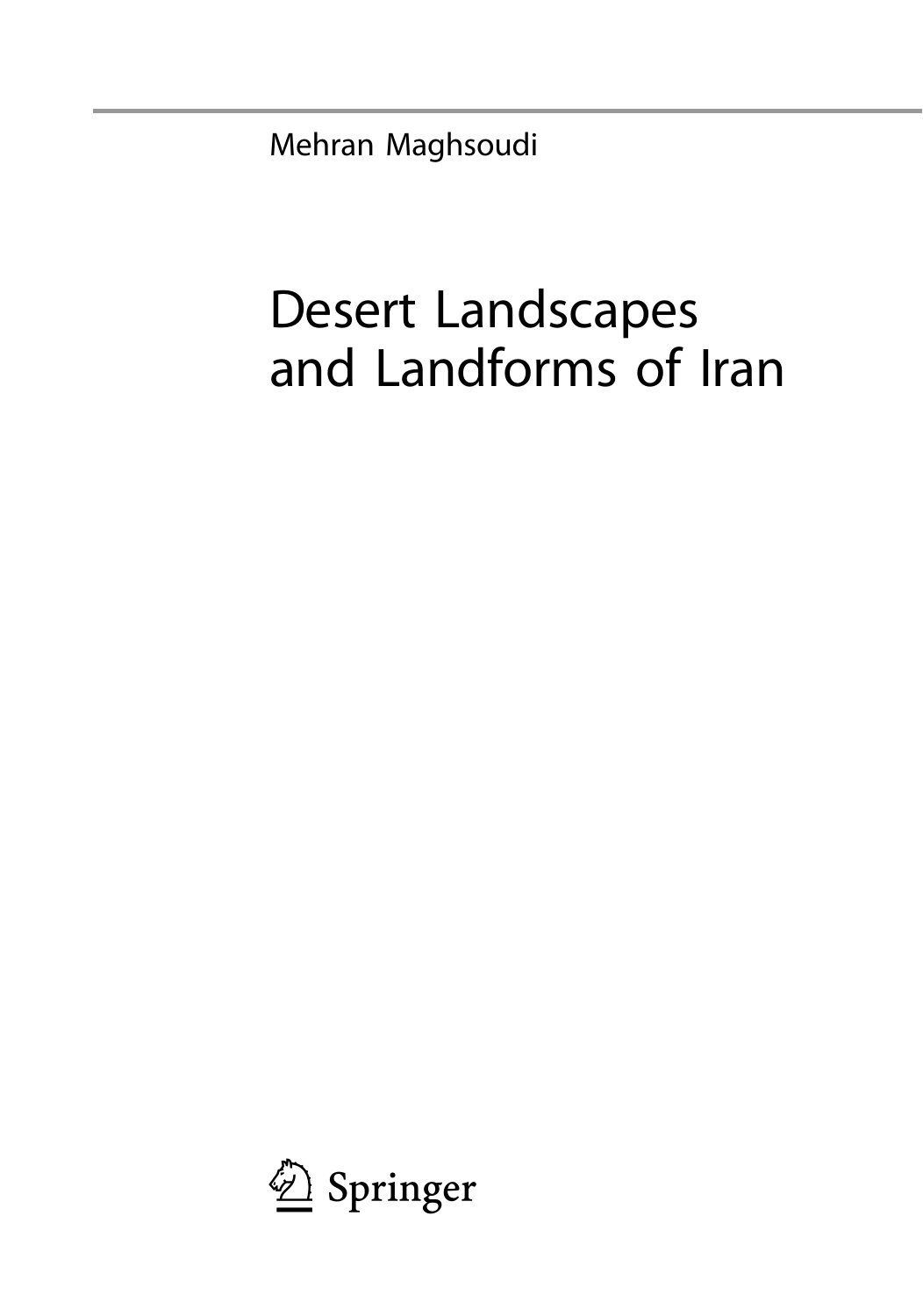Mehran Maghsoudi Department of Physical Geography University of Tehran Tehran, Iran

ISSN 2366-8865 ISSN 2366-8873 (electronic) Geography of the Physical Environment<br>ISBN 978-3-030-58911-0 ISBN ISBN 978-3-030-58912-7 (eBook) <https://doi.org/10.1007/978-3-030-58912-7>

#### © Springer Nature Switzerland AG 2021

This work is subject to copyright. All rights are solely and exclusively licensed by the Publisher, whether the whole or part of the material is concerned, specifically the rights of translation, reprinting, reuse of illustrations, recitation, broadcasting, reproduction on microfilms or in any other physical way, and transmission or information storage and retrieval, electronic adaptation, computer software, or by similar or dissimilar methodology now known or hereafter developed. The use of general descriptive names, registered names, trademarks, service marks, etc. in this publication does not imply, even in the absence of a specific statement, that such names are exempt from the relevant protective laws and regulations and therefore free for general use. The publisher, the authors and the editors are safe to assume that the advice and information in this book are believed to be true and accurate at the date of publication. Neither the publisher nor the authors or the editors give a warranty, expressed or implied, with respect to the material contained herein or for any errors or omissions that may have been made. The publisher remains neutral with regard to jurisdictional claims in published maps and institutional affiliations.

This Springer imprint is published by the registered company Springer Nature Switzerland AG The registered company address is: Gewerbestrasse 11, 6330 Cham, Switzerland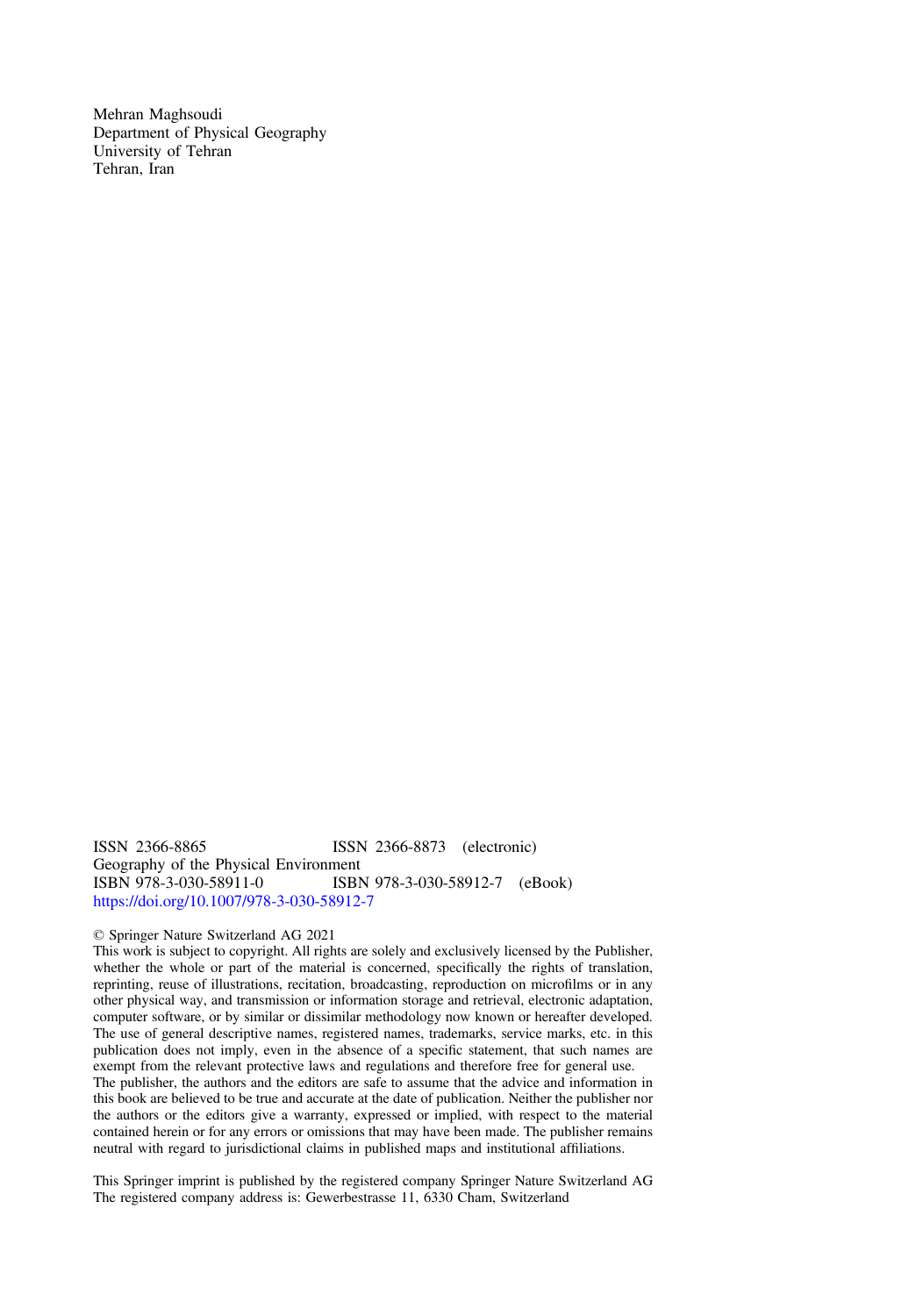### Acknowledgements

I am grateful to Farajollah Mahmoudi, Mojtaba Yamani, Seyed Mohammad Zamanzadeh, and faculty members of the University of Tehran for scientific advice at all stages in the preparation of this book. Also, I am thankful to the University of Tehran and to the Iranian Cultural Heritage and Tourism Organization for allowing me to go to the interior part of the Iranian Desert, especially Lut Desert world heritage. I am also grateful to Amir Moradi, Anvar Moradi, Mohammad Ali Nezammahalleh, Afsaneh Ehdaei and Omid Rahimi for preparation of maps and editing of the text. I thank Vhaid Mohammadnezhad for courtesy of some maps about alluvial fan evolution in Iran. I am also thankful to Hojat Kamali, Alireza Amrikazemi, Sahar Maleki, Mohammad Gaeini, Ebrahim Nikkhoo, Mehdi Yaghoubi, Nourollah Nikpour, Younes Sharyatmadari, Reza Safaeirad, Daryoush Mehrshahi, Mohammad Reza Taherdin, Esmaeil Allahpour, Reza Khlili Varzaneh, and Matin Setayesh for assistance in providing some photos of Iran. I also thank Springer, particularly Ambrose Berkumans, Michael Leuchner, Doris Bleier, and Robert Doe for their support to prepare this book. Finally, I thank Moein Afzali, Seyed Ahmad Rounaghi, and Hamed Shadravan for accompanying me in field survey in Lut Desert.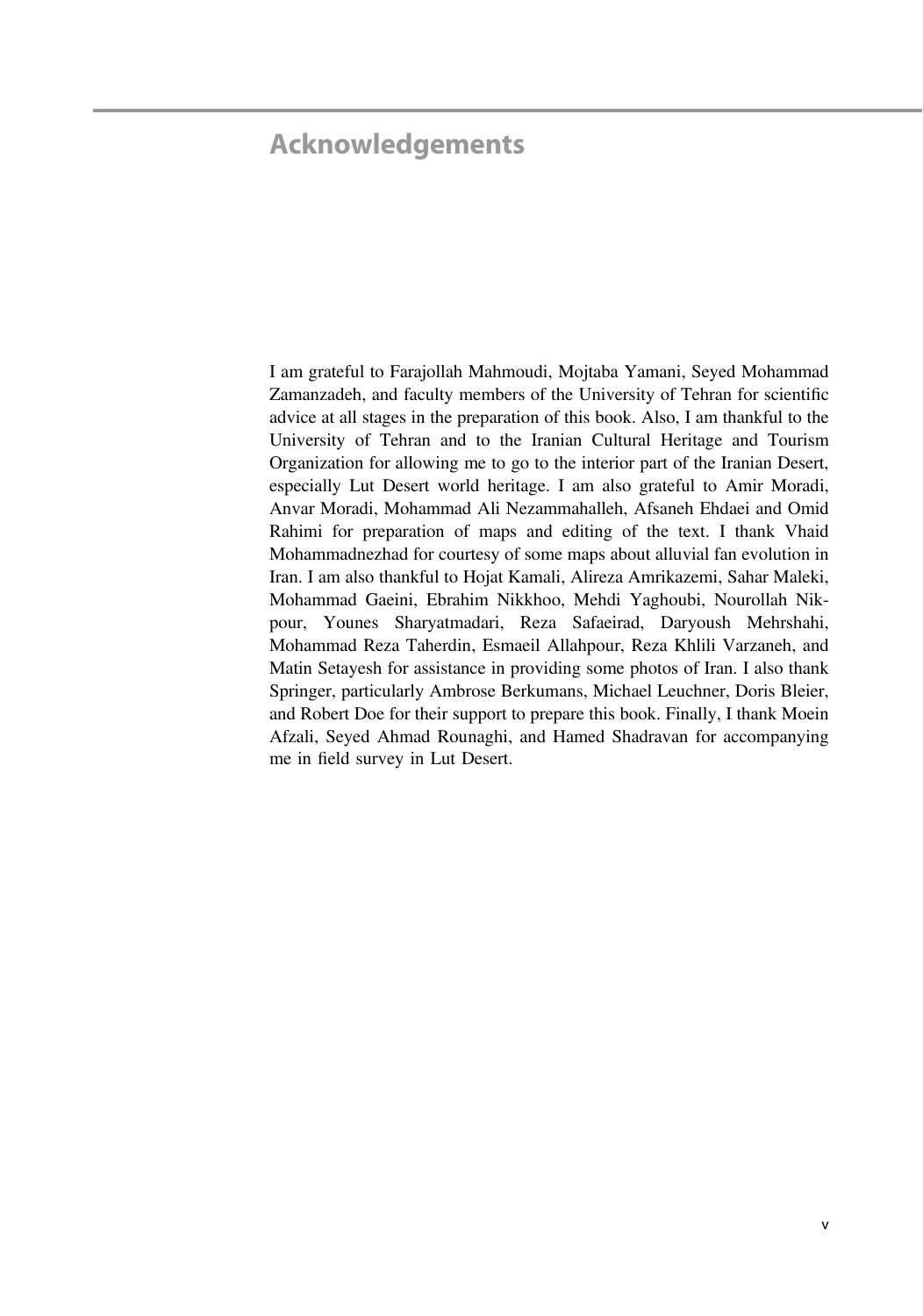## **Contents**

|          | Introduction to Landscapes and Landforms of Iran     |
|----------|------------------------------------------------------|
| 1.1      |                                                      |
| 1.2.     |                                                      |
|          | Administrative Divisions of Iran<br>1.2.1            |
| 1.3      |                                                      |
|          | 1.3.1<br>Geological and Structural Unit of Iran      |
|          | 1.3.2                                                |
|          | 1.3.3                                                |
| 1.4      |                                                      |
|          | Air Masses Affecting Iran Climate<br>1.4.1           |
|          | Factors Affecting Aridity of Iran<br>1.4.2.          |
|          | Wind Activities in Desert Areas of Iran<br>1.4.3     |
|          | 1.4.4<br>Paleoenvironment of Iran (in Quaternary)    |
| 1.5      |                                                      |
| 1.6      | Human Settlements and Landscape                      |
|          |                                                      |
|          |                                                      |
| 2.1      | Introduction to Desert Landscapes and Landforms      |
|          |                                                      |
|          |                                                      |
| 3.1      |                                                      |
| 3.2      | Playa Landforms                                      |
| 3.3      |                                                      |
| 3.4      |                                                      |
|          | 3.4.1<br>Role of Climate Changes and Active Tectonic |
|          | on Development of Alluvial Fans                      |
|          | Human Settlements and Alluvial Fans.<br>3.4.2        |
| 3.5      |                                                      |
| 3.6      |                                                      |
| 3<br>3.7 | Hoodoos (Fairy Chimney) and Other Similar            |